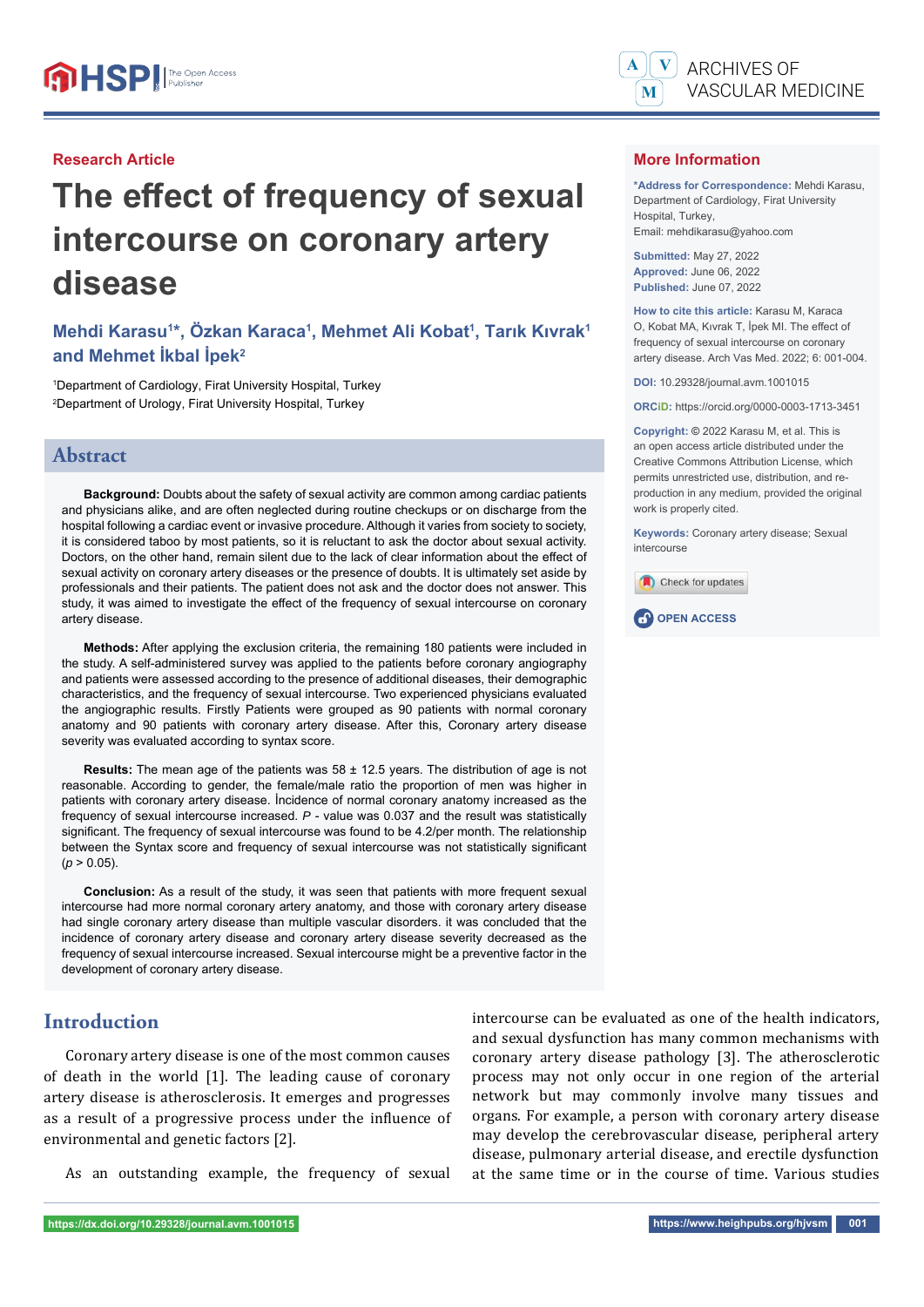

have shown a relationship between erectile dysfunction and coronary artery disease [4-6].

Patients followed up with acute coronary syndrome may have a low sexual function, sometimes due to the side effects of the drugs used, sometimes due to the anxiety and fear of the present disease on partners, and sometimes because of the inadequate and suspicious approach of doctors on this subject [7].

Although estrogen is predominantly in the premenopausal period, in other words, when they have the adequate sexual functional capacity, it is known that in this period, coronary artery disease is rarer in women than in the postmenopausal period [8]. However, there was no positive effect of hormone replacement therapy on coronary artery disease. Some studies on testosterone, some studies have shown that testosterone replacement therapy harms coronary artery disease [9]. However, in some studies, it was observed that erectile dysfunction, loss of libido, and a decrease in the frequency of sexual intercourse increase the 10-year cardiovascular risk in hypogonadal men [10].

In general, it is recommended that patients who have cardiovascular risk factors or who apply for health care with acute coronary syndrome should be avoided heavy exercise and avoid intense sexual intercourse. The aim of our study is to investigate the possible psychosomatic effects of sexual intercourse on coronary artery disease and to help people with coronary artery disease in terms of sexual counseling according to the results.

## **Materials and methods**

Our study was conducted as a thesis study on patients who were admitted to the outpatient clinic of Fırat University Medical Faculty Hospital between March 2018 and June 2018 and decided to have coronary angiography. Before the study, the approval of the Ethics Committee for Scientific Research of Fırat University Faculty of Medicine was obtained. Two experienced physicians evaluated the angiographic results of the patients. Coronary artery disease severity was evaluated according to the syntax score. Patients were assessed according to risk factors and general demographic characteristics of coronary artery disease. The patients were asked about age, sex, DM, HT, smoking, alcohol, SVH (Cerebro Vascular Disease), CRF (Chronic Renal Failure), and IHD (Ischemic Heart Disease) in the family, occupation, educational status, and a number of satisfactory sexual intercourse per month.

#### **Exclusion criteria were as follows**

Patients who have erectile dysfunction (The International Scale of Erectile Function (IIEF) was used to evaluate erectile dysfunction. Female sexual dysfunction was evaluated according to the Female Sexual Function Index), patients who did not have sexual partners, patients who had undergone coronary stenting, patients who did not want to answer the question of the frequency of sexual intercourse for

privacy, patients using PDE5I and B blocker-like drugs that affect the sexual activity and patients with systemic disease previously shown to affect erectile dysfunction, such as DM were excluded from the study. The patients were evaluated regardless of gender differences and they were asked to say the number of satisfactory sexual intercourse. Evaluating of sexual intercourse questions was done by a urologist who was not aware of the angio information of the patients.

#### **Statistical analysis**

Data were analyzed with Windows SPSS software version 22.0. Descriptive statistics were used for values such as frequency, mean, standard deviation, median, and range. The Chi-Square test was used to compare the qualitative variables between the independent groups of more than three groups, and the expected values were less than 5 in the evaluation of the study groups according to different variables. The sample T-test was used to determine the significance of the difference between two means in two independent groups. To be statistically significant, the  $p$  - value was accepted as less than 0.05 for all data.

### **Results**

The mean age of the patients was  $58 \pm 12.5$  years. The distribution of age is not reasonable (Table 1). The clinical and demographic characteristics of the patients are given in Table 2. The *p* - value of the relationship between age and coronary artery disease was statistically significant (Figure 1). The proportion of men was higher in patients with coronary artery disease. Non-critical coronary artery stenosis, single-vessel disease, and multivessel disease were the most commonly seen in housewives in retired people. The frequency of sexual intercourse was found to be 4.2/month (Table 3).

In the comparison of the relationship between the rate of sexual intercourse and the severity of coronary artery disease, the mean value of sexual intercourse was 4.2/month, and the upper integer value of 5 was taken as the threshold (Table 4).

İncidence of normal coronary anatomy increased as the frequency of sexual intercourse increased (Figure 2). *P* - value was  $0.037$  and the result was statistically significant (Table 5). In the syntax scores calculated by monitoring coronary angiography images of 57 patients with single-vessel and multivessel disease, the highest value was 48, and the lowest cost was 0. The mean value was calculated as 12.3 (Table 6).

| <b>Table 1:</b> Demographic and clinical characteristics of the general population. |                |      |                           |  |  |
|-------------------------------------------------------------------------------------|----------------|------|---------------------------|--|--|
| Demographic and clinical characteristics                                            | $\mathsf{n}$   | $\%$ | <b>Current percentage</b> |  |  |
| <b>DM</b>                                                                           | 48             | 26.7 | 26.7                      |  |  |
| HT                                                                                  | 80             | 44.4 | 44.4                      |  |  |
| Cigarette                                                                           | 48             | 26.7 | 26.7                      |  |  |
| Alcohol                                                                             | 5              | 2.8  | 2.8                       |  |  |
| <b>CVD</b>                                                                          | $\overline{4}$ | 2.2  | 2.2                       |  |  |
| <b>CRF</b>                                                                          | 14             | 7.8  | 7.8                       |  |  |
| IHD in family                                                                       | 56             | 31.1 | 31.1                      |  |  |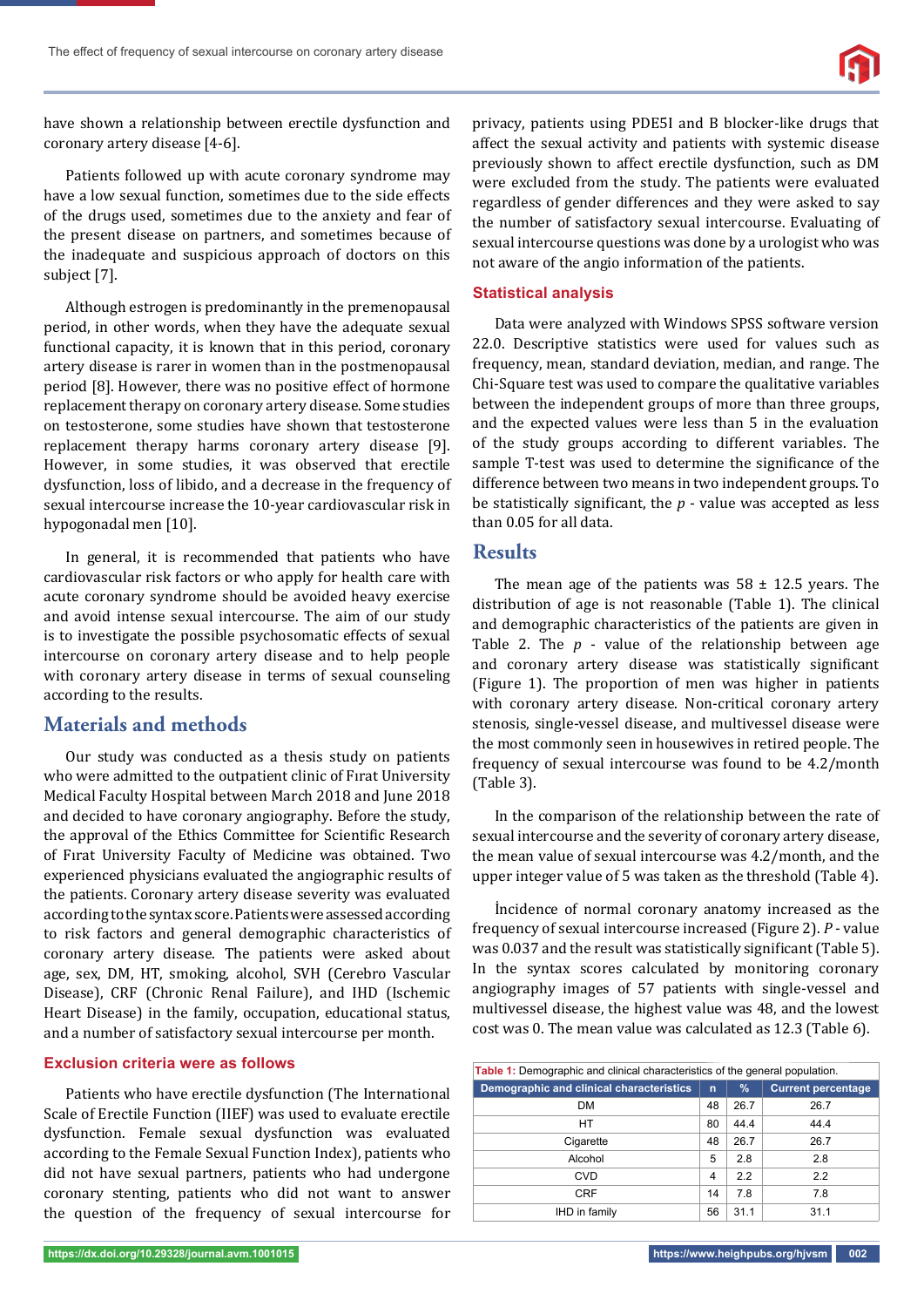

**Table 2:** Comparison of demographic and clinical characteristics according to the presence of coronary artery disease.

| <b>Demographic and clinical</b><br>characteristics | <b>Coronary Artery</b><br><b>NCA</b><br><b>Disease</b> |                            | $p$ - value |
|----------------------------------------------------|--------------------------------------------------------|----------------------------|-------------|
| Age                                                | $51.9 \pm 11$                                          | $64.1 \pm 10$              | 0.000       |
| Gender (F/M)                                       | 50/40<br>(%27.7/22.2)                                  | 29 (%16.1) / 61<br>(%33.8) | 0.001       |
| <b>HT</b>                                          | 27 (%15)                                               | 53 (%29.9)                 | 0.000       |
| <b>DM</b>                                          | 13 (%7.2)                                              | 35 (%19.4)                 | 0.000       |
| Cigarette                                          | 20 (%11.1)                                             | 28 (%15.5)                 | 0.231       |
| IHD in family                                      | 6(%3.3)                                                | 49 (%27.2)                 | 0.000       |
| Alcohol                                            | 4(%2.2)                                                | $1($ %0.5)                 | 0.176       |
| <b>CRF</b>                                         | 2(%1.1)                                                | 12 (%6.6)                  | 0.005       |
| <b>CVD</b>                                         | 0(%0)                                                  | 4(%2.2)                    | 0.043       |

| Table 3: Frequency of sexual intercourse. |         |        |  |  |
|-------------------------------------------|---------|--------|--|--|
| Number                                    | Current | 180    |  |  |
| Mean Value                                |         | 4.2056 |  |  |



**Figure 1:** Distribution of age according to the presence of coronary artery disease.



**Table 4:** Distribution of the frequency of sexual intercourse 5 and above and below 5 according to the severity of coronary artery disease.

| <b>Frequency of sexual intercourse</b> | N           |    |
|----------------------------------------|-------------|----|
| <b>NCA</b>                             | $>$ = 5, 00 | 38 |
|                                        | < 5.00      | 52 |
| Noncritical                            | $>$ = 5, 00 | 8  |
|                                        | < 5.00      | 26 |
|                                        | $>= 5.00$   |    |
| Single-vessel                          | < 5.00      | 28 |
|                                        | $>= 5.00$   | 3  |
| Multiple vessel                        | < 5.00      | 19 |

**Table 5:** Comparison of frequency of sexual intercourse and coronary artery disease group and normal coronary anatomy group.

|                                 |    |                                          | <b>Result</b>              |                                   |                |
|---------------------------------|----|------------------------------------------|----------------------------|-----------------------------------|----------------|
|                                 |    |                                          | Coronary artery<br>disease | <b>Normal Coronary</b><br>Anatomi | <b>Total</b>   |
|                                 | 0  | Number                                   | 31                         | 19                                | 50             |
| Frequency of Sexual Intercourse |    | The frequency of sexual<br>intercourse % | 62.0%                      | 38.0%                             | 100.0%         |
|                                 | 1  | Number                                   | 8                          | 5                                 | 13             |
|                                 |    | The frequency of sexual<br>intercourse % | 61.5%                      | 38.5%                             | 100.0%         |
|                                 | 2  | Number                                   | 16                         | 5                                 | 21             |
|                                 |    | The frequency of sexual<br>intercourse % | 76.2%                      | 23.8%                             | 100.0%         |
|                                 |    | Number                                   | 5                          | 7                                 | 12             |
|                                 | 3  | The frequency of sexual<br>intercourse % | 41.7%                      | 58.3%                             | 100.0%         |
|                                 | 4  | Number                                   | 12                         | 17                                | 29             |
|                                 |    | The frequency of sexual<br>intercourse % | 41.4%                      | 58.6%                             | 100.0%         |
|                                 | 5  | Number                                   | 3                          | $\overline{2}$                    | 5              |
|                                 |    | The frequency of sexual<br>intercourse % | 60.0%                      | 40.0%                             | 100.0%         |
|                                 | 6  | Number                                   | 1                          | $\overline{2}$                    | 3              |
|                                 |    | The frequency of sexual<br>intercourse % | 33.3%                      | 66.7%                             | 100.0%         |
|                                 |    | Number                                   | 0                          | $\overline{2}$                    | $\overline{2}$ |
|                                 | 7  | The frequency of sexual<br>intercourse % | 0.0%                       | 100.0%                            | 100.0%         |
|                                 |    | Number                                   | 6                          | 9                                 | 15             |
|                                 | 8  | The frequency of sexual<br>intercourse % | 40.0%                      | 60.0%                             | 100.0%         |
|                                 | 10 | Number                                   | $\overline{2}$             | 5                                 | 7              |
|                                 |    | The frequency of sexual<br>intercourse % | 28.6%                      | 71.4%                             | 100.0%         |
|                                 | 12 | Number                                   | 4                          | 14                                | 18             |
|                                 |    | The frequency of sexual<br>intercourse % | 22.2%                      | 77.8%                             | 100.0%         |
|                                 |    | Number                                   | $\overline{2}$             | 3                                 | 5              |
|                                 | 16 | The frequency of sexual<br>intercourse % | 40.0%                      | 60.0%                             | 100.0%         |
|                                 |    | Number                                   | 90                         | 90                                | 180            |
| Total                           |    | The frequency of sexual<br>intercourse % | 50.0%                      | 50.0%                             | 100.0%         |

| <b>Table 6:</b> Syntax score distribution parameters. |              |     |            |            |            |         |         |
|-------------------------------------------------------|--------------|-----|------------|------------|------------|---------|---------|
|                                                       |              |     | <b>Min</b> | <b>Max</b> | <b>Sum</b> |         | SS      |
|                                                       | Syntax Score | -57 | .00        | 48.00      | 705.50     | 12.3772 | 9.43411 |